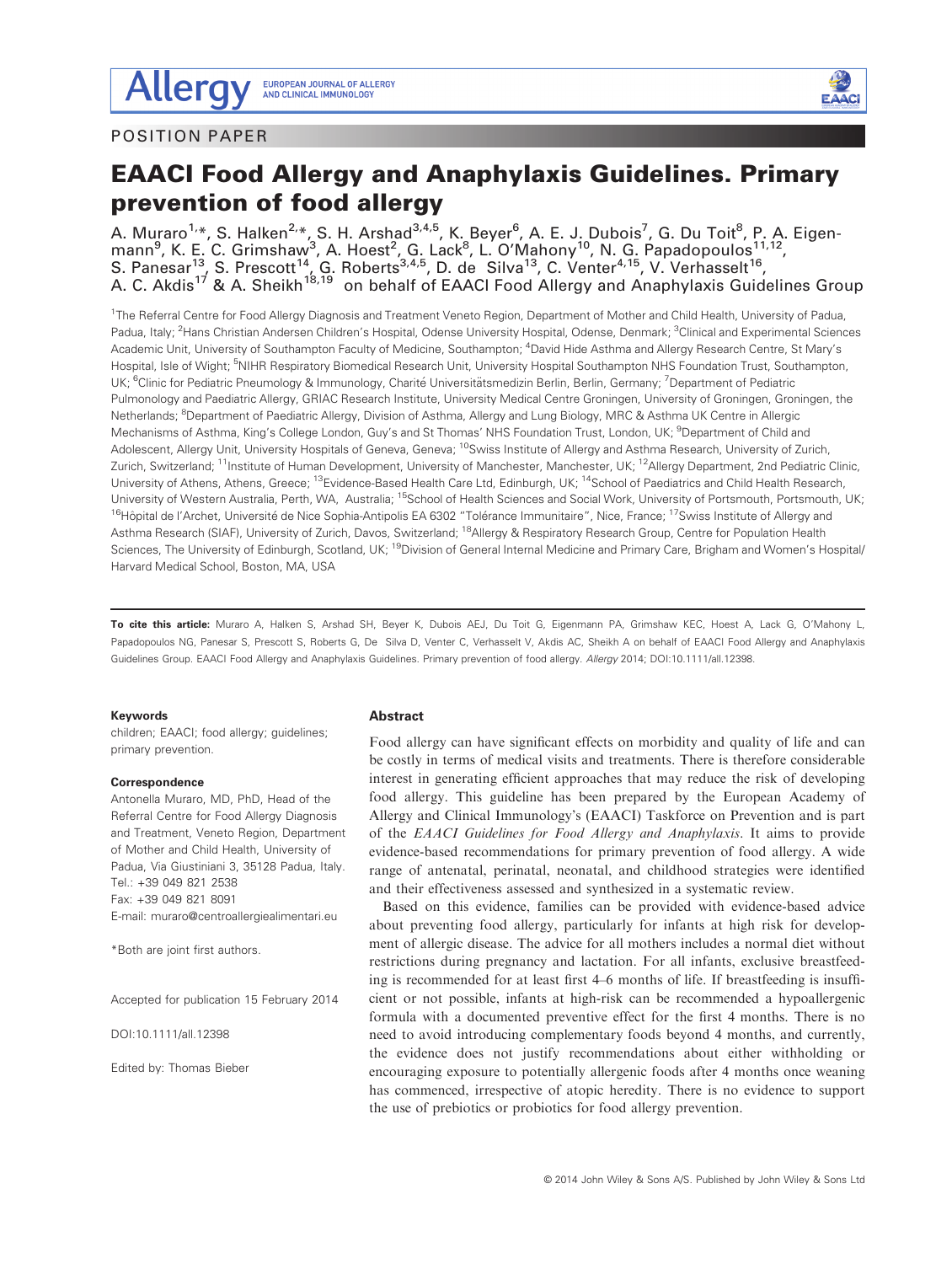Food allergy can have a significant effect on people's morbidity and quality of life and can be costly in terms of medical visits and treatments. Given the morbidity resulting from food allergy, there is considerable scientific, professional, and lay interest in approaches that may reduce the risk of developing food allergy. This guideline has been prepared by the European Academy of Allergy and Clinical Immunology's (EAACI) Taskforce on Prevention and is part of the EAACI Guidelines for Food Allergy and Anaphylaxis. This guideline aims to provide evidence-based recommendations for the primary prevention of food allergy. The primary audience is allergists throughout Europe, but this guideline is also likely to be of relevance to all other healthcare professionals (e.g., doctors, nurses, and pharmacists) in hospitals' primary care and other ambulatory settings.

The causes of food allergy are likely to reflect an interaction between genetic factors and environmental exposure. Genetic factors are currently not modifiable, so strategies to prevent food allergy have tended to focus on early likely exposures to the food proteins most likely to be involved in its pathogenesis. These strategies may be implemented before birth or during breastfeeding, by focusing on the maternal diet, or it may directly target infant nutrition. In addition, there has been a focus on other nutritional factors or supplements that may modify the immune system in a positive direction.

In this guideline, primary prevention of food allergy is defined as prevention of development of food allergy. A wide range of antenatal, perinatal, neonatal, and childhood strategies have been investigated, and the development of the guideline has been informed by a systematic review of interventions for the primary prevention of food allergy in children and adults (1). This systematic review includes only studies with food allergy or food sensitization as outcomes. In instances where there is a lack of clear or consistent evidence, the findings of the literature review have been supplemented with expert consensual opinion. Even though only studies where food allergy or food sensitization was an outcome were included, other possible atopic/allergic symptoms such as atopic dermatitis are also reported. Not all studies reported on confirmed food allergy or sensitization to foods, and some reported food allergy in a combined outcome with other allergies.

#### Methods

This guideline was produced using the Appraisal of Guidelines for Research & Evaluation (AGREE II) approach (2, 3). This is a structured approach to guideline production that is designed to ensure appropriate representation of the

#### Abbreviations

full range of stakeholders, a careful search for and critical appraisal of the relevant literature, a systematic approach to the formulation and presentation of recommendations, and steps to ensure that the risk of bias is minimized at each step of the process. We provide below an overview of the approach used.

# Clarifying the scope and purpose of the guideline

This process began in January 2012 with a meeting to discuss the overall approach to guideline development, including detailed discussions on the main aims of the guidelines, the target conditions, clarifying the target populations, to whom the recommendations applied, agreeing the intended end-user group, and ensuring adequate professional and lay representation in the guideline development process.

# Ensuring appropriate stakeholder involvement

Participants represented a range of European countries, and disciplinary and clinical backgrounds (including medical secondary care, primary care, and nursing), and patient groups. The Prevention Task Force continued to work together over the ensuing 18 months through email discussions, teleconferences, and face-to-face meetings.

#### Systematic review of the evidence

The initial full range of questions that were considered important were rationalized through several rounds of iteration to agree to one key overarching question (Box 1) that were then pursued through a formal protocol (4) to a systematic review of the evidence (1). Seven bibliographic databases were searched from their inception to September 30, 2012, for systematic reviews, randomized controlled trials, quasi-randomized controlled trials, controlled clinical trials, controlled before-and-after studies, interrupted time series and cohort studies. Cohort studies were included due to an inability to randomize interventions such as breastfeeding. Excluded were reviews, discussion papers, nonresearch letters and editorials, qualitative studies, case studies, case series, and animal studies.

# Formulating recommendations

We graded the overall strength and consistency of the evidence to translate the key findings from the systematic review into evidence-linked recommendations (5) (Boxes 2 and 3). This involved formulating clear recommendations and making clear the strength of evidence underpinning each recommendation. This ranged from consistent evidence derived from systematic reviews of randomized controlled trials through to evidence derived from expert consensus. Experts identified the implications of implementing the recommendations, barriers and facilitators to the implementation of each recommendation, advice on approaches to implementing the recommendations and suggested audit criteria that can help with assessing organizational compliance with each recommendation (Table S1).

AGREE II, Appraisal of Guidelines for REsearch & Evaluation; BCG vaccine, bacillus Calmette-Guérin; EAACI, European Academy of Allergy and Clinical Immunology; GRADE, Grading of Recommendations, Assessment, Development, and Evaluation; IgE, immunoglobulin E; sIgE, specific immunoglobulin E; SPT, skin prick test.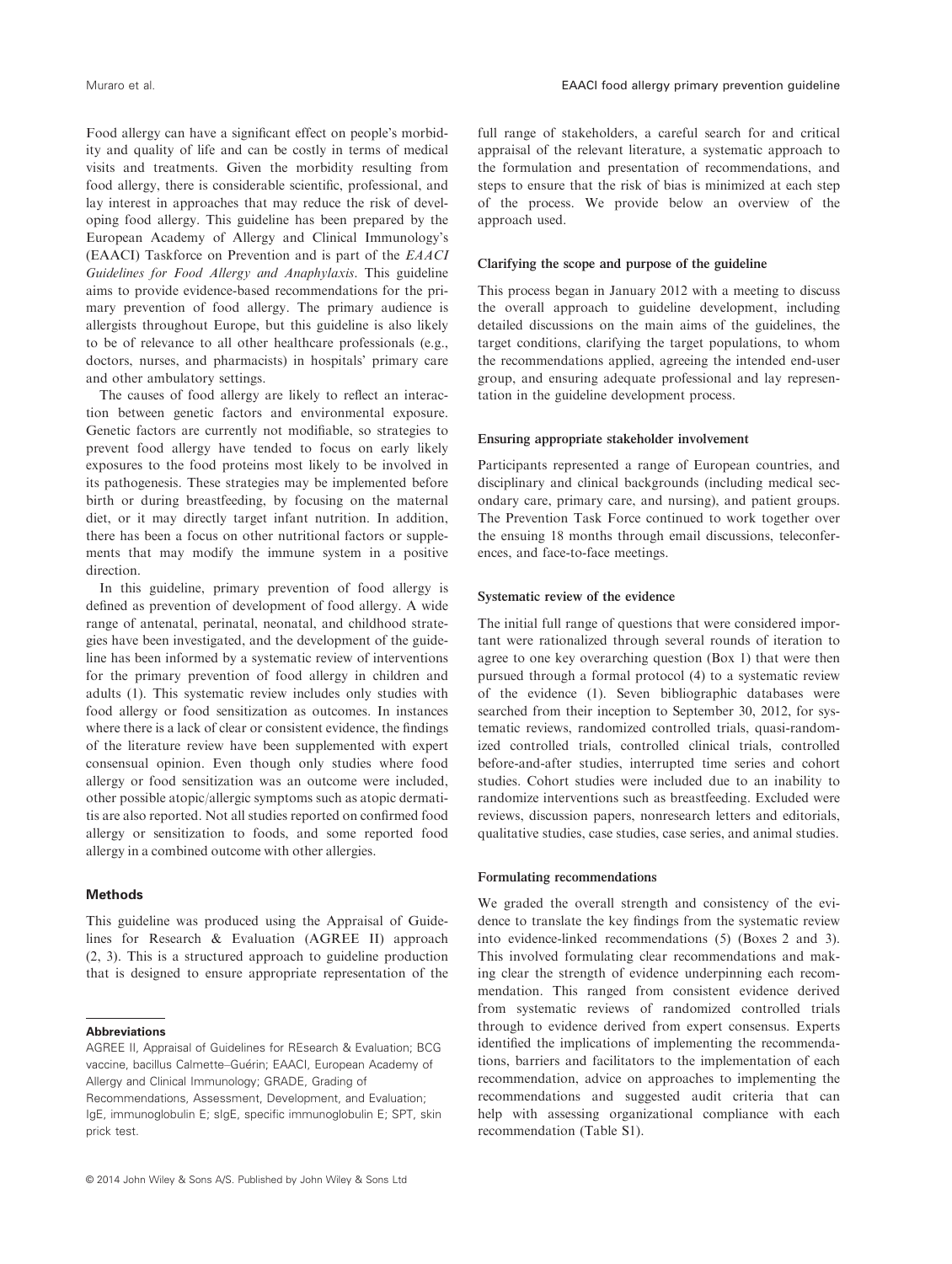- **Box 1:** Key overarching question addressed in the supporting systematic reviews (4)
- What is the effectiveness of approaches for the primary prevention of food allergy?

| <b>Box 2:</b> Assigning levels of evidence and recommendations (5) |                                                                                                       |  |  |  |
|--------------------------------------------------------------------|-------------------------------------------------------------------------------------------------------|--|--|--|
| Level of evidence                                                  |                                                                                                       |  |  |  |
| Level I                                                            | Systematic reviews, meta-analysis, randomized control trials.                                         |  |  |  |
| Level II                                                           | Two groups, nonrandomized studies (e.g., cohort, case-control).                                       |  |  |  |
| Level III                                                          | One-group nonrandomized (e.g., before and after, pretest and post-test).                              |  |  |  |
| Level IV                                                           | Descriptive studies that include analysis of outcomes (single-subject design, case series).           |  |  |  |
| Level V                                                            | Case reports and expert opinion that include narrative literature, reviews, and consensus statements. |  |  |  |
| Grades of recommendation                                           |                                                                                                       |  |  |  |
| Grade A                                                            | Consistent level L studies.                                                                           |  |  |  |
| Grade B                                                            | Consistent level II or III studies or extrapolations from Level I studies.                            |  |  |  |
| Grade C                                                            | Level IV studies or extrapolations from level II or III studies.                                      |  |  |  |
| Grade D                                                            | Level V evidence or troublingly inconsistent or inconclusive studies at any level.                    |  |  |  |

| <b>Box 3:</b> Recommendations for primary prevention of food allergy                                                                                                                                                                                                                                                                                                                                  |                   |               |                                                                                                                                                                    |  |
|-------------------------------------------------------------------------------------------------------------------------------------------------------------------------------------------------------------------------------------------------------------------------------------------------------------------------------------------------------------------------------------------------------|-------------------|---------------|--------------------------------------------------------------------------------------------------------------------------------------------------------------------|--|
|                                                                                                                                                                                                                                                                                                                                                                                                       | Evidence<br>level | Grade         | Key ref                                                                                                                                                            |  |
| Exclusive breastfeeding is recommended for all infants for the<br>first 4-6 months.                                                                                                                                                                                                                                                                                                                   | $  -   $          | $\mathcal{C}$ | de Silva D, Systematic-Review 2013 (1);<br>Muraro A, 2004, (60)<br>Kull I, 2010 (33); Venter C, 2009 (37); Høst<br>A, 1988 (36), Lucas A, 1990 (30)                |  |
| Dietary restrictions are not recommended for all pregnant or<br>lactating mothers.                                                                                                                                                                                                                                                                                                                    | $ - $             | B             | de Silva D, Systematic-Review 2013 (1)                                                                                                                             |  |
| If breastfeeding is insufficient or not possible:<br>High-risk infants should receive a hypoallergenic formula with<br>documented preventive effect for the first 4 months. Other<br>infants may receive a standard formula.<br>After the age of 4 months, a standard cow's milk-based formula<br>is recommended according to standard nutrition<br>recommendations, irrespective of atopic heredity. |                   | $A - B$       | de Silva D, Systematic-Review 2013 (1);<br>Muraro A, 2004 (60)<br>Zeiger RS, 1989, 1992, 1995 (47-49);<br>Odelram H, 1996 (50); Von Berg A, 2003,<br>2008 (45, 46) |  |
| Introduction of complementary foods after the age of 4 months<br>according to normal standard weaning practices and nutrition<br>recommendations, for all children irrespective of atopic heredity.                                                                                                                                                                                                   | $  -   $          | C             | de Silva D, Systematic-Review 2013 (1)                                                                                                                             |  |
| No special dietary restrictions after the age of 4 months for<br>infants with high risk for development of allergic disease<br>No withholding or encouraging exposure to 'highly allergenic'<br>foods such as cow's milk, hen's egg, and peanuts irrespective<br>of atopic heredity, once weaning has commenced.                                                                                      | $  -   $          | C             | de Silva D, Systematic-Review 2013 (1)                                                                                                                             |  |

# Peer review

A draft of this guideline was externally peer-reviewed by experts from a range of organizations, countries, and professional backgrounds. Additionally, the draft guideline was available on the EAACI Web site for a 2-week period in June 2013 to allow all stakeholders to comment. All feedback was considered by the Prevention Task Force and, where appropriate, final revisions were made according to the feedback received.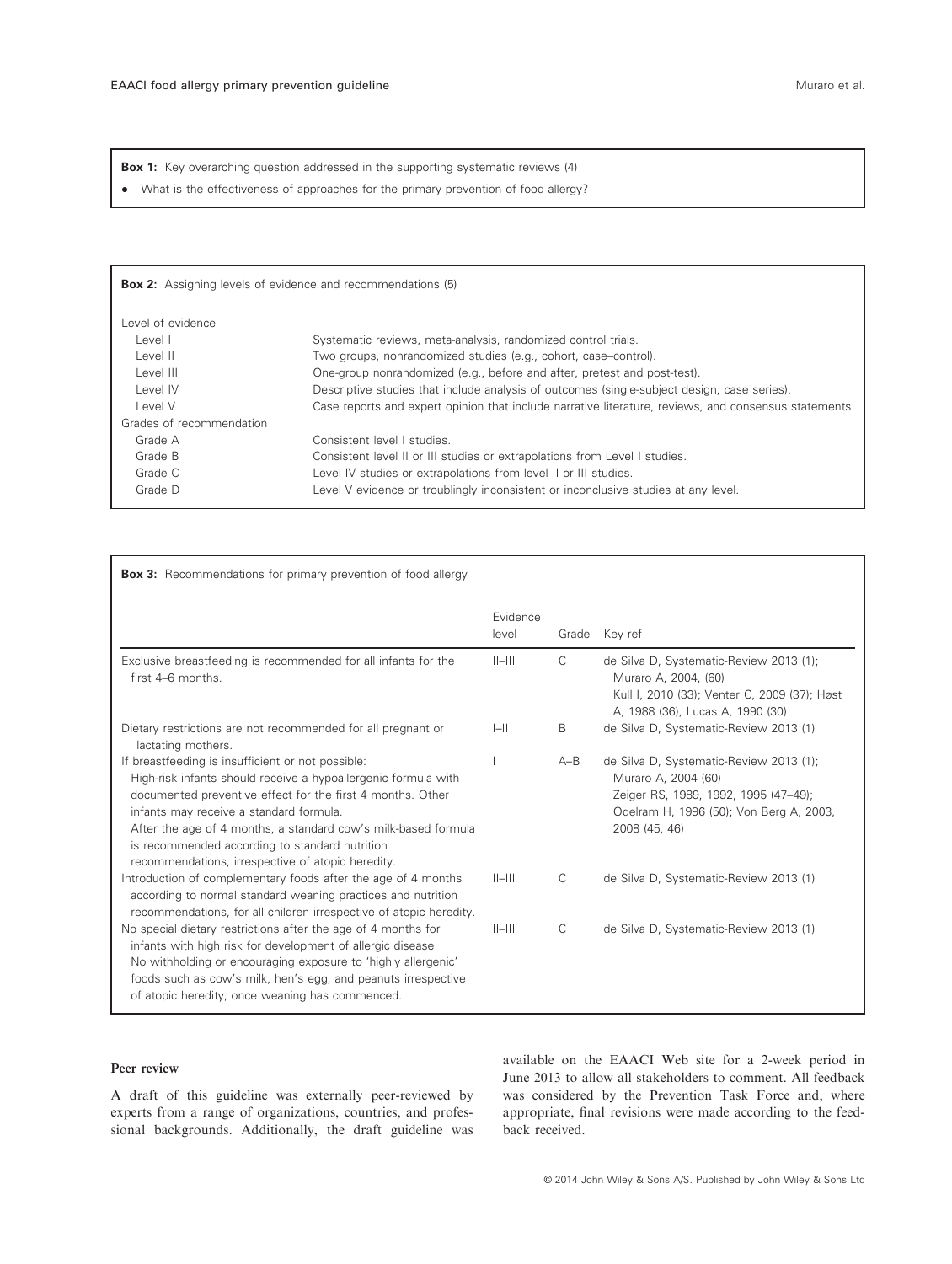# Identification of evidence gaps

The process of developing this guideline has identified a number of evidence gaps (Box 4), and we plan in the future to prioritize the questions that the Prevention Task Force believes should be most urgently addressed.

#### Editorial independence and managing conflict of interests

The production of this guideline was funded and supported by EAACI. The funders did not have any influence on the guideline production process, its contents, or the decision to publish. Conflicts of interest statements were completed by all members of the Task Force, and these were taken into account by Task Force chair as recommendations were formulated.

# Updating the guideline

We plan to update this guideline in 2017 unless there are important advances before then.

## Challenges in interpreting the evidence

Food allergy is a complex topic because the symptoms are diverse and allergies can manifest in many different forms. In children, only around one-third of parentally reported food allergy can be confirmed when appropriately investigated. In the population, IgE sensitization to foods, as detected by skin prick test (SPT) or presence of specific IgE (sIgE), is not always associated with clinical reactions and food allergy (6–10). Because the diagnostic accuracy is suboptimal when based solely on history and/or sensitization, if possible a food allergy diagnosis needs to be confirmed by controlled elimination and challenge procedures. Unfortunately, most studies on the prevention of food allergy rely on reported reactions

or surrogate markers of food allergy such as sensitization to foods (IgE and/or SPT) and disease outcomes, for example eczema. Moreover, it is important to be aware of the natural course of food allergy, as food allergies develop in the order of exposure to different foods and many children with food allergies, for example cow's milk allergy, develop tolerance during the first years of life. It is therefore important to investigate specific food allergies in the relevant age groups when they experience symptoms suggestive of food allergy and to investigate the specific food allergens that are relevant to that age group and geographic location. Finally, most studies are not sufficiently powered to detect clinically important reductions in the incidence of food allergy.

There are additional ethical and logistical challenges to be considered when interpreting or undertaking food allergy research in young children and infants. For example, it is not ethical to randomize mothers to breastfeeding, and evidence on this topic has therefore been based on high-quality observational studies. However, exclusively breastfed children may not be comparable to others due to self-selection, and these mothers may be more motivated to exclusively breastfeed due to family history of allergic problems or early symptoms in their children. Thus, there is a risk of reverse causation, which is not taken into consideration in most studies.

It is important to note that the quality assessment in the systematic review was, in keeping with standard practice, undertaken on methodological grounds, rather than on the clinical relevance or overall validity of the studies. When extracting the relevant evidence for the guidelines, it is also important to evaluate the scientific quality and clinical relevance of the studies.

Thus, for these recommendations on primary prevention of food allergy, the above-mentioned factors have been considered alongside the formal methodological quality assessment, and experimental studies reporting on confirmed food allergy are ranked highest, whereas studies with self-reported food allergy, atopic symptoms (which may represent food allergy),

| Gaps in the evidence<br>Box 4:                                                                                                                 |                                                                                                                                                                                                                                      |          |  |  |  |
|------------------------------------------------------------------------------------------------------------------------------------------------|--------------------------------------------------------------------------------------------------------------------------------------------------------------------------------------------------------------------------------------|----------|--|--|--|
|                                                                                                                                                | Plan to address                                                                                                                                                                                                                      | Priority |  |  |  |
| The effect of timing of weaning and introduction of different<br>food antigens—while breastfeeding vs while not<br>breastfeeding.              | Prospective randomized controlled study with sufficient<br>power and well-accepted diagnostic criteria.<br>Probably difficult to address sufficiently, at least in countries<br>with high rate of breastfeeding.                     |          |  |  |  |
| The effect of maternal nutrition and environmental exposures<br>during pregnancy and lactation on development of food<br>allergy in the child. | Prospective randomized controlled study with sufficient<br>power and well-accepted diagnostic criteria.                                                                                                                              | 2        |  |  |  |
| The preventive effect of different hydrolyzed formulas on food<br>allergy including long-term effects.                                         | Prospective randomized controlled study with sufficient<br>power and well-accepted diagnostic criteria. Europe-wide<br>cohort study looking at the ongoing childhood diet and<br>allergy development (EuroPrevall follow-up, iFAAM). |          |  |  |  |
| The effect of prebiotics and probiotics on the incidence and<br>prognosis of food allergy.                                                     | Prospective randomized controlled study with sufficient<br>power and well-accepted diagnostic criteria.                                                                                                                              | 4        |  |  |  |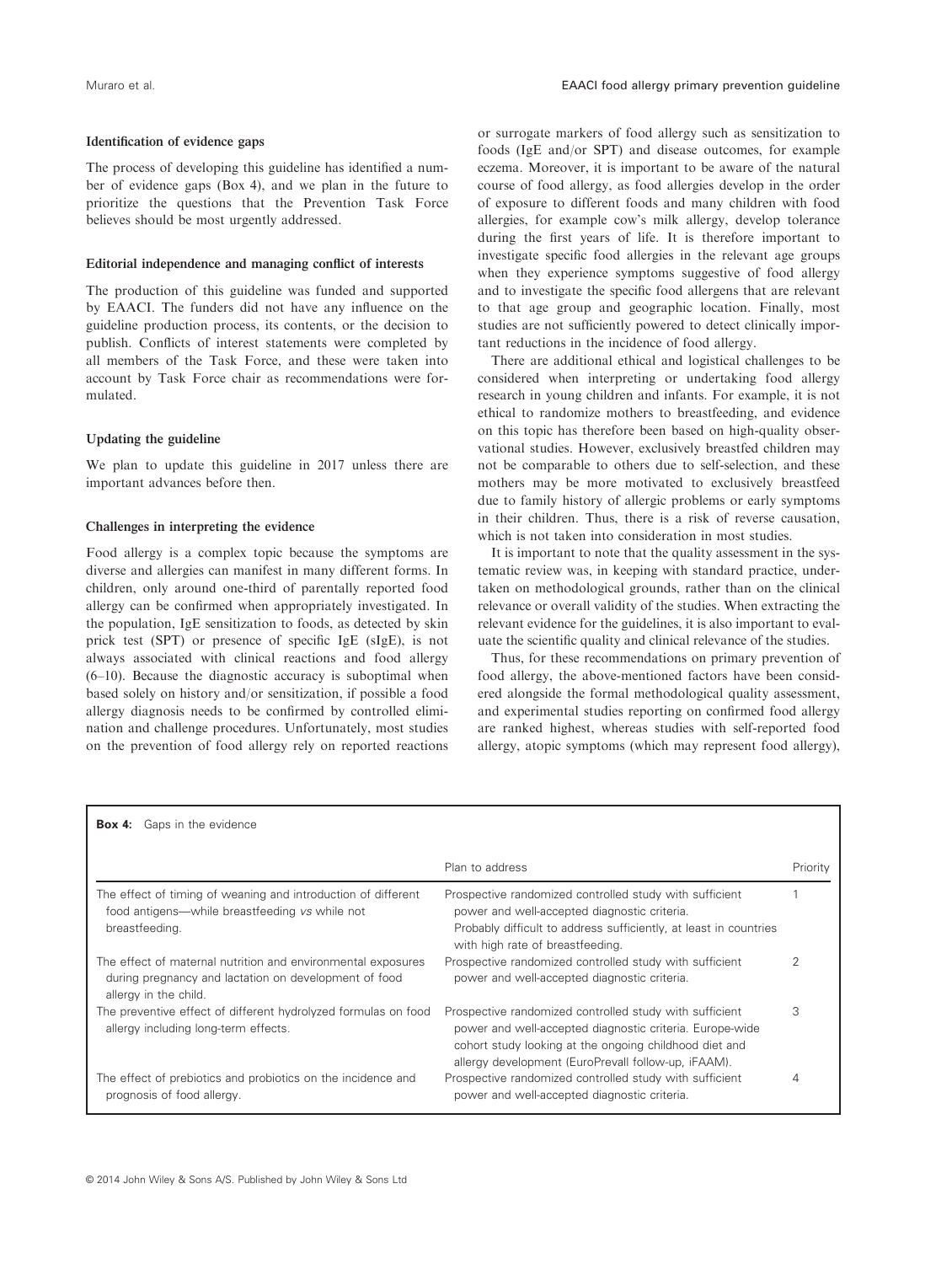and sensitization as outcomes were included, but were ascribed less weight. Studies reporting only retrospective data were not included due to their high risk of bias.

## Primary prevention

Almost all of the studies focused on dietary strategies of some type. The studies can be conceptually divided into those which target pregnant women (dietary restrictions and supplements), those which target mothers while breastfeeding (dietary restrictions and supplements), and those which directly target infants (breastfeeding and exclusive breastfeeding, cow's milk formula substitutes, supplements, delaying the introduction of complementary foods, and dietary restrictions). Other preventive initiatives included vaccinations and multifaceted strategies combining dietary and environmental changes or targeting both mothers and infants simultaneously.

Almost all of the studies focused on preventing the development of food allergy from an early age, that is, antenatal and infancy, and many studies focused on infants at high risk of allergic disease (Box 5).

# Antenatal prevention

Overall, there is no evidence to recommend that women modify their diet during pregnancy or take any supplements such as probiotics in order to prevent food allergy in their children (B).

## High-risk families

Currently, the evidence supporting the role of specific dietary modifications during pregnancy to prevent food allergy in high-risk children is lacking.

A systematic review (11) and two randomized controlled trials (12, 13) found no benefit from restricting common food allergens among pregnant women.

Fish oil supplements may deserve further investigation as two randomized controlled trials suggested trends toward reduced sensitization to egg (14–16).

One trial found that probiotic supplementation during pregnancy among high-risk families reduced allergic sensitization, but there was no evidence specific to food sensitization or food allergy (17).

# Unselected families

In an unselected population (Box 5), one cohort study indicated that maternal intake of foods rich in n-6 polyunsaturated fatty acids and allergenic foods during late pregnancy may increase the risk of childhood sensitization, as opposed to foods rich in n-3 polyunsaturated fatty acids. Also, high intake of celery and citrus fruits was associated with an increase in food sensitization, but there were no data on food allergy (18).

#### Prevention strategies for breastfeeding mothers

There is no evidence to recommend that breastfeeding women should modify their diet or take any supplements such as probiotics in order to prevent food allergy in their children (B).

#### High-risk families

There is no evidence to support intervention strategies for breastfeeding mothers. Two low-quality nonrandomized comparisons found that maternal dietary changes, that is, avoidance of the allergenic foods while breastfeeding may not prevent food allergies (19, 20).

| <b>Box 5:</b> Key terms |                                                                                                                                                                                                                                                                                                                                                                                                          |
|-------------------------|----------------------------------------------------------------------------------------------------------------------------------------------------------------------------------------------------------------------------------------------------------------------------------------------------------------------------------------------------------------------------------------------------------|
| High risk               | In the literature, this is defined as infants/children having at least one parent and/or sibling with a history of allergic<br>disease sometimes also supplemented with an increased cord blood IgE. Here, we have defined high risk as having<br>one or two parents and/or older siblings with a history of allergic disease (food allergy, atopic eczema/dermatitis,<br>asthma, or allergic rhinitis). |
| Unselected              | Infants and children in an unselected population including families with and without allergic diseases, that is, low-risk as<br>well as high-risk infants/children.                                                                                                                                                                                                                                      |
| Infancy                 | In the literature used to describe either first month or first year; here, infancy is defined as the first year of life                                                                                                                                                                                                                                                                                  |
| Children                | All age groups of children.                                                                                                                                                                                                                                                                                                                                                                              |
| Sensitization           | A positive skin prick test (SPT) and/or detectable specific $I$ gE (slgE) irrespective of method or cutoff values and<br>irrespective of clinical reactions.                                                                                                                                                                                                                                             |
| Food allergy            | Adverse reaction to a food allergen caused by immunologic mechanisms.                                                                                                                                                                                                                                                                                                                                    |
| Proven food<br>allergy  | Food allergy documented by controlled elimination/challenge procedures.                                                                                                                                                                                                                                                                                                                                  |
| Prebiotic               | Nondigestible substances that provide a beneficial physiologic effect for the host by selectively stimulating the favorable<br>growth or activity of a limited number of indigenous bacteria.                                                                                                                                                                                                            |
| Probiotic               | Live microorganisms which, when administered in adequate amounts, confer a health benefit on the host.                                                                                                                                                                                                                                                                                                   |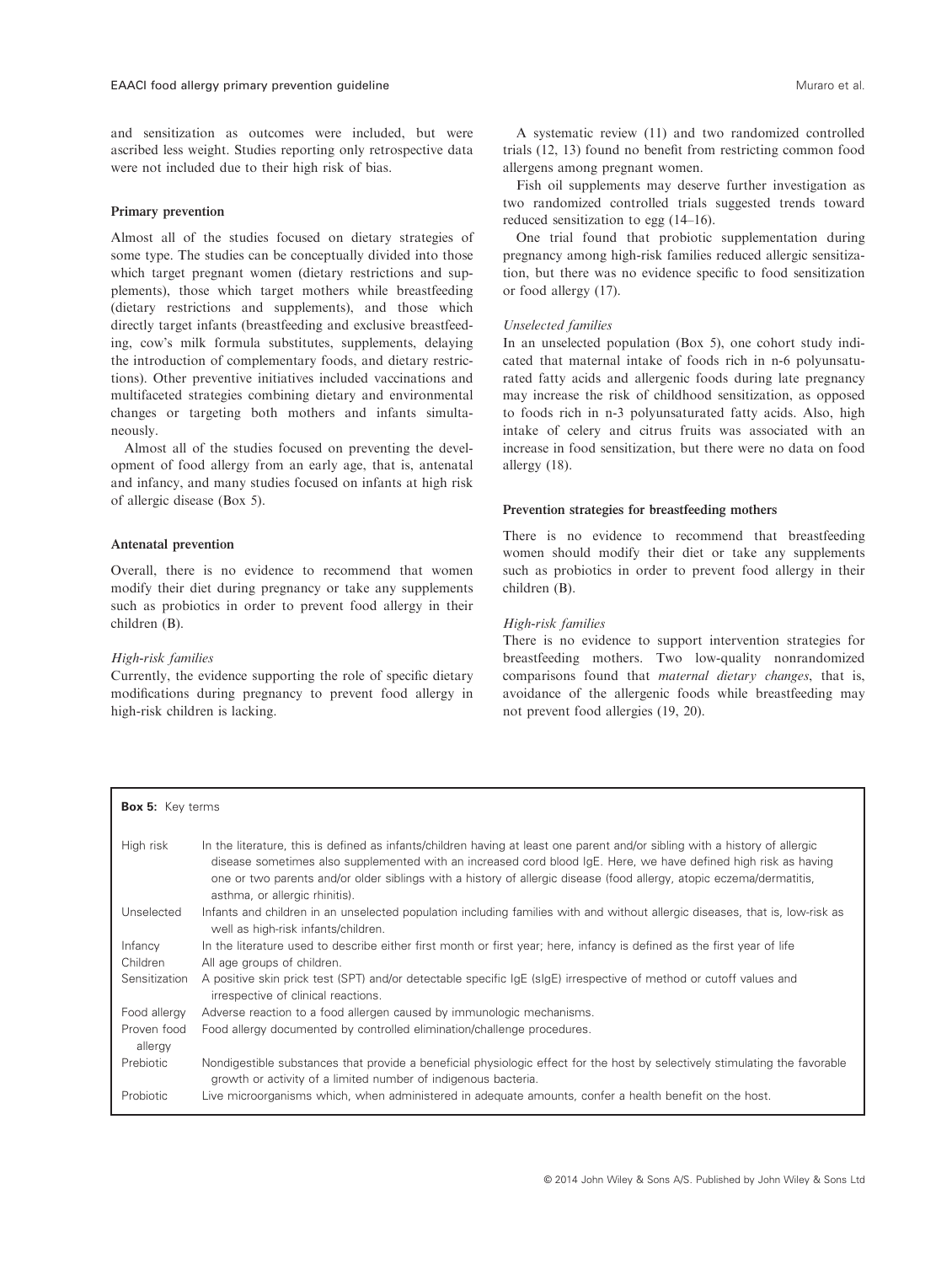One randomized trial found no effect on food sensitization from probiotic supplement during late pregnancy and lactation (21, 22).

# Unselected families

One systematic review (23) and two randomized controlled trials (24, 25) found no differences in most allergy outcomes from fish oil supplements taken by unselected populations of breastfeeding women.

## Prevention strategies during infancy

#### Breastfeeding

Breastfeeding has many benefits for mother and child and is therefore recommended for all infants. There is a small amount of evidence to support breastfeeding as a means of preventing the development of food allergy (C).

The immunomodulatory components, for example longchain fatty acid content and oligosaccharides in breast milk, may differ from one mother to another, making it complex to study the effect of breast milk per se on allergy prevention  $(26-28)$ .

High-risk families. Although breastfeeding is widely promoted and has many other benefits, there is limited evidence to draw firm conclusions about the benefit for prevention of food allergies in infants at high risk. One systematic review (29) found that most studies identified some benefit of breastfeeding on the risk for food allergy and eczema. One randomized trial of preterm infants indicated a lower risk for cow's milk protein allergy in high-risk infants fed human bank milk as compared to preterm or term formula (30). However, a cohort study found that those who were exclusively breastfed for 5 months or more were more likely to be sensitized to eggs at 1 year, but not at 2 years; no data on food allergy were included (31). Another study found that breastfeeding for 6 months or longer and introducing solid foods after 3 months were associated with an increased risk for atopy, including food sensitization at 5 years (32). However, the latter study was a part of a trial including other interventions, which makes it difficult to evaluate the effect of breastfeeding.

Unselected families. The evidence is also mixed in unselected populations. One systematic review (29) and four cohort studies (33–36) found that breastfeeding was associated with a reduced risk of food allergy or sensitization in childhood, three found no association in unselected populations (37–39), but one was not powered for food allergy prevention (37), and another was not targeted at food allergy (39). Furthermore, one cohort study suggested an increased risk for selfreported food allergy in those with high risk only (40).

#### Infant formulas as alternatives to breastfeeding

There is evidence to recommend that hypoallergenic hydrolyzed cow's milk-based formulas with proven clinical preventive efficacy are used for infants at high risk, for the first 4 months, if breastfeeding is insufficient or not possible (B).

High-risk families. There is significant evidence regarding the benefits of hydrolyzed cow's milk formulas for infants. Two systematic reviews (29, 41) and five randomized trials (42–49) suggested that extensively hydrolyzed whey or casein formulas might have a protective effect. Although one of those (i.e., the GINI study) was not designed for evaluation of food allergy, it reported on atopic eczema/dermatitis and allergic manifestations including gastrointestinal food allergy (food allergy with manifestations in the gastrointestinal tract), and food sensitization (45, 46). Two other randomized comparisons failed to find a benefit (50, 51). However, in one of these, the children were breastfed for a long period and the formula was introduced after the age of 6 months (50), which may indicate that the window of opportunity for prevention with hydrolyzed formulas is likely to be restricted to the first 6 months. Another randomized trial combining extensively hydrolyzed casein-based formula with avoidance of some foods for varying periods and maternal diet also found a benefit of extensively hydrolyzed casein-based formula on food allergy until 3 years of life (47–49), but is difficult to identify the effect seen to the hydrolyzed formula only. In one of the systematic reviews, food allergy was not reported separately, only as part of atopic symptoms (41). The Swedish study (50) reported on symptoms suggestive of food allergy, whereas others reported on confirmed food allergy.

Partially hydrolyzed infant formula may also have a protective effect. Two systematic reviews (52, 53), two randomized controlled trials (45, 54), and two nonrandomized comparisons (55, 56) found that partially hydrolyzed formula may protect against food allergy, and the latter two found that 'food allergy symptoms' or 'sensitization' may be reduced when compared to standard cow's milk formula. As described above, the GINI study (45) reported on eczema and allergic manifestations, including gastrointestinal food allergy, rather than food allergy (45, 46). One randomized trial (57) and one nonrandomized comparison (58) failed to find any benefit. However, in one (57), outcomes were only assessed by telephone interview.

A few studies have compared the possible preventive effects of extensively and partially hydrolyzed formulas. They indicate that the preventive efficacy is dependent on the specific formula studied. The degree of hydrolysis alone may not correlate with the efficacy of prevention of food allergy (59), and also different extensively hydrolyzed formulas may have different effects. Thus, an extensively hydrolyzed whey formula used in the GINI study (45) was not effective for prevention, whereas another extensively hydrolyzed whey formula was effective in other studies (42, 43) and extensively hydrolyzed casein formula has been effective in several studies (42, 43, 47, 48, 60). A few studies indicated that some extensively hydrolyzed formulas (based on casein or whey) might have a better preventive effect as compared to partially hydrolyzed whey formula (42) or a blend of casein and whey (44), although a meta-analysis found no significant difference (53).

There was no evidence to support the use of soy-based formulas in allergy prevention. One systematic review (61) and two randomized trials (57, 62) found that soy-based formulas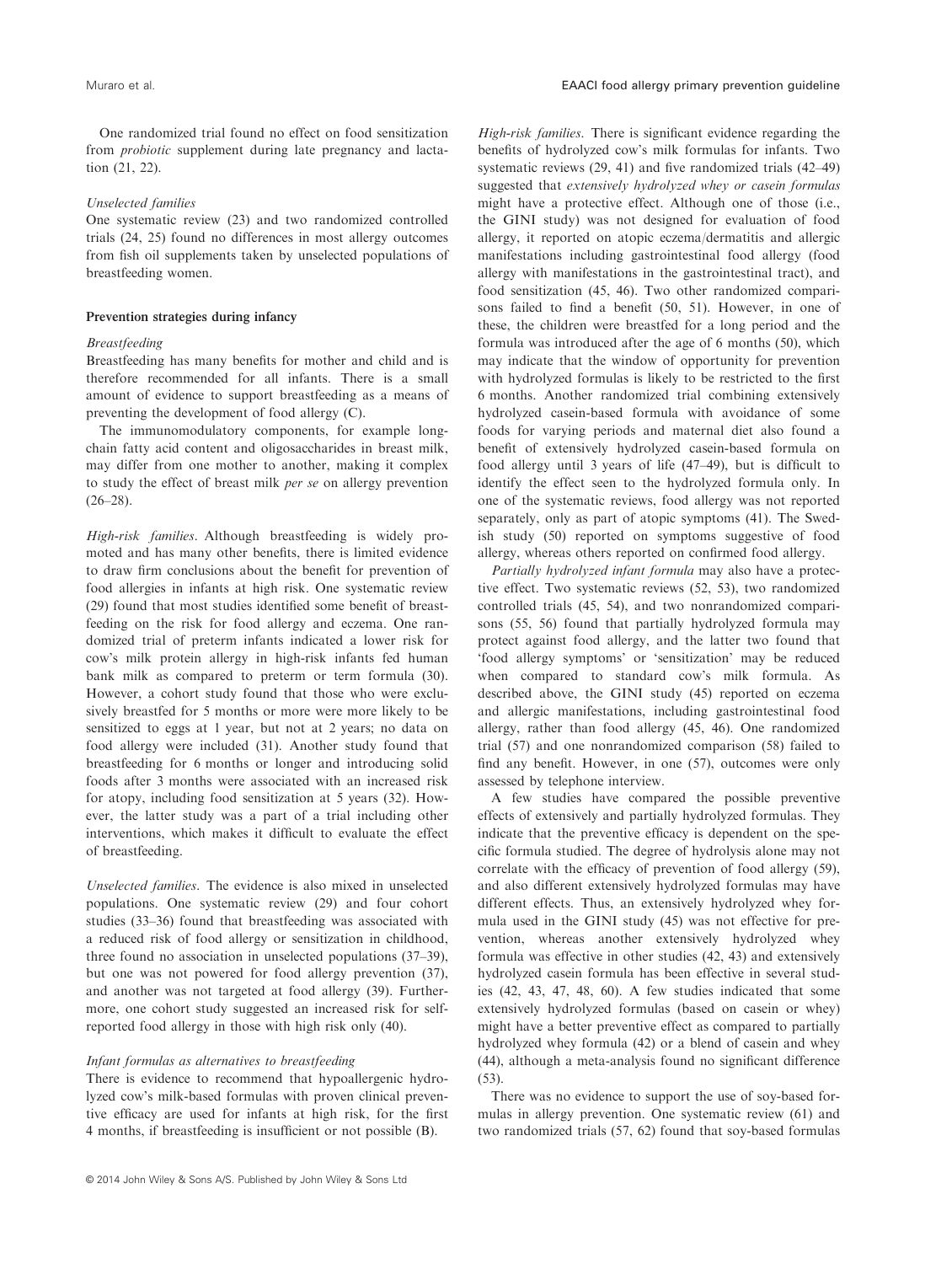might not protect against food allergies when compared to cow's milk formula or to other alternatives. However, in one of the latter (57), outcomes were assessed by telephone interview.

Unselected families. There were no available data, as these studies have not been performed.

# Dietary supplements

There is no evidence to recommend prebiotics or probiotics (Box 5) or other dietary supplements based on particular nutrients to prevent food allergy (B).

# Pre- and probiotic supplements

High-risk families. Probiotic supplements have been tested during infancy, but there is little evidence to support their effectiveness. Four randomized controlled trials (63–66) found no benefit against food allergy or sensitization.

Unselected families. There is no evidence to support prebiotics or probiotics to prevent food allergy in unselected or mixed-risk populations. One systematic review (67) found insufficient evidence about the benefits of prebiotics in infant formulas, and one randomized trial using a particular blend of neutral oligosaccharides and pectin-derived acidic oligosaccharides (68) found benefit for eczema, but not for food sensitization. Two systematic reviews (69, 70) and one randomized trial (71) found no benefit of using probiotics in unselected or mixed populations.

However, different microorganisms have been used in different studies, and it appears that different microbial strains may have different effects, which may explain the inconsistent results as regards a possible preventive effect of specific strains of probiotics.

## Other supplements

One randomized trial (72) found no evidence to recommend or avoid cow's milk-based human milk fortifiers in premature infants, although the study may not be powered for food allergy as an outcome. One cohort study (73) found no evidence to recommend or avoid vitamins A and D in watersoluble form or in peanut oil.

#### Introduction of complementary foods

There is insufficient evidence to make specific recommendations about the timing of the introduction of complementary foods and individual solid foods as regards food allergy prevention for all children (C). However, a few studies indicate that it might be an advantage not to introduce solids before 4 months of age (C). In addition, other aspects have to be considered, such as the infant's developmental readiness, parental opinion/needs, the nutritional needs, and the risk for developing very selective eating habits. Therefore, we recommend introducing complementary foods from 4 to 6 months of age according to standard local practices and the needs of the infant, irrespective of atopic heredity.

#### High-risk families

Another strategy has been to delay the introduction of solid foods. Infants may not need or may not be developmentally ready to start eating solid foods until sometime within the age range of 4–6 months, so this period is often considered as an appropriate minimum weaning age. Some studies suggest that introducing solid foods earlier than 4 months may increase the risk of food sensitization and eczema in infants with a family history of allergy. However, delaying the introduction of solid foods beyond 4 months does not seem to confer any additional protective benefits. Two low-quality cohort studies (74, 75) found no evidence that introducing solid foods after 4 months in high-risk infants prevented food allergy. This finding is supported by the low prevalence of food allergy in randomized trials on hydrolyzed formulas without delaying introduction of solid foods after 4–6 months (42, 43).

#### Unselected families

One systematic review (76) and two cohort studies (77, 78) found that introducing solid foods after 4 months did not protect against food allergy, but one of these (77) found that introduction of solid foods before 4 months increased the risk of later allergy. Two cohort studies found reduced food sensitization when solids were introduced earlier than 4 months (37, 79), in the latter only in those at high risk.

#### Introduction of potential food allergens

The timing of potential food allergen introduction may be important, but there is insufficient rigorous scientific evidence in this regard; the present evidence does not justify recommendations about either withholding or encouraging exposure to potentially allergenic foods during infancy (B-C). Therefore, for primary prevention, we recommend no withholding or encouraging of exposure to 'highly allergenic' foods such as cow's milk, hen's egg, and peanuts irrespective of atopic heredity, once weaning has commenced.

Two randomized controlled trials (80–82) found that there was no increased risk of food allergy from early exposure to cow's milk protein in the first 3 days of life, but in one (80, 81), the diagnostic criteria for food allergy were weak and not documented by challenges, while for the other one (82), the symptoms were nonspecific and food allergy was not reported. Another randomized trial (83) and one cohort study (36) suggested an increased risk of confirmed cow's milk allergy if children in unselected populations were fed cow's milk protein in the first few days.

There is little additional evidence about avoiding potential food allergens. One cohort study found (84) that consuming fish regularly during the first year of life may protect against food allergy or sensitization.

In a large cross-sectional study, not included in the systematic review because of its design, comparing Israeli and UK Jewish children, the prevalence of peanut allergy was 10-fold higher in the UK than in Israel, whereas the median monthly consumption of peanuts in Israeli infants was very high but merely absent in the UK (85). This observation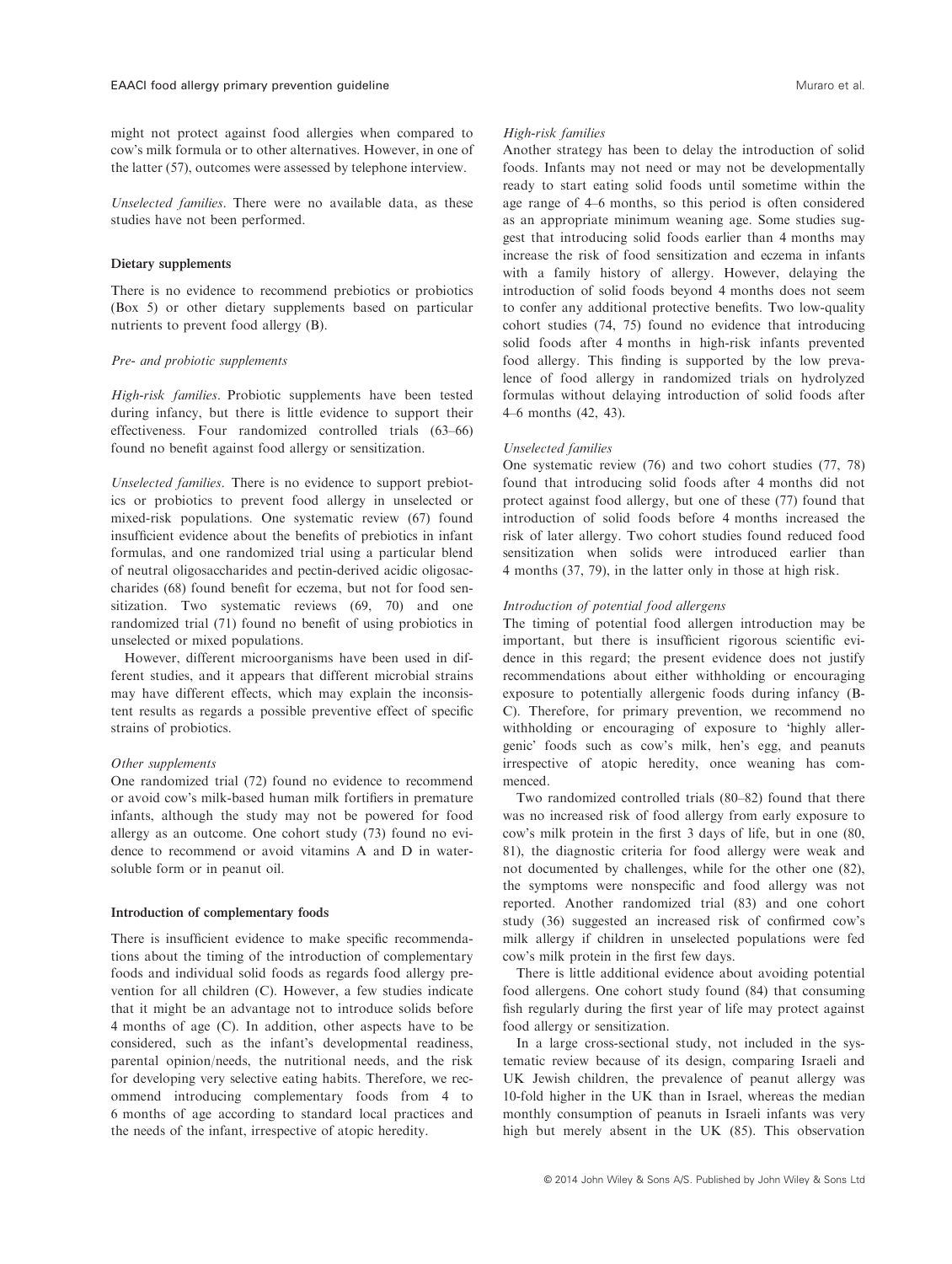reports an interesting association, which awaits confirmation in further studies (86). Another cross-sectional study with retrospective data on introduction indicated that introduction of egg between 4 and 6 months might protect against egg allergy (87), but due to the methods, these data need to be confirmed in other studies.

One recent nested control study, including children from a prospective birth cohort study, found that children diagnosed with food allergy by 2 years were introduced solids earlier (≤16 weeks) and were less likely to be receiving breast milk when cow's milk protein was first introduced into their diet (88). Thus, introducing potential food allergens while continuing to breastfeed may provide a reduced risk for development of food allergy. However, studies using rigorous design methodologies are required to answer this important question with greater certainty.

# Combining dietary with environmental modifications

Although the quality of evidence is low, there is some evidence from six studies (89–95) to suggest that combining dietary with different environmental recommendations or modifications, such as reduction in exposure to house dust mite allergens, during infancy for high-risk families may be useful (B). Further research in this area would be helpful because there are few data about specific food allergy outcomes, and it is difficult to differentiate cause-and-effect relationships in the available literature.

#### Prevention strategies during childhood and adulthood

Very little has been published about strategies to prevent food allergy targeting children and adults, and all available studies are in unselected populations. One systematic review (96) found that bacillus Calmette–Guérin (BCG) vaccinations had no protective effect against food allergy, and another systematic review (97) found no protective benefit from fish oil supplements. A cohort study (98) found that taking vitamins before age five may protect against food allergy, but the quality of evidence is very low (C).

#### Conclusions and future perspectives

Based on this evidence, families can be provided with some practical advice about preventing food allergy, particularly among infants at high risk due to parent and/or older siblings with allergic disease (Box 6). The advice for all mothers includes the consumption of a normal healthy diet without restrictions during pregnancy and lactation. For all infants, exclusive breastfeeding is recommended for the first 4– 6 months of life. If breastfeeding is insufficient or not possible for the first 4 months, infants at high risk can be recommended a hypoallergenic formula with documented preventive effect for the first 4 months of life. There is no need to avoid introducing complementary foods beyond 4 months or for infants and children to take supplements such as prebiotics or probiotics. In addition, the present evidence does not justify recommendations about either withholding or encouraging exposure to potentially allergenic **Box 6:** Summary of recommendations for primary prevention of food allergy

Recommendations for all infants:

- No special diet during pregnancy or for the lactating mother.
- Exclusively breastfeeding for 4–6 months.

Further recommendations for high-risk infants:

- If supplement is needed during the first 4 months, a documented hypoallergenic formula is recommended.
- Introduction of complementary foods after the age of 4 months according to normal standard weaning practices and nutrition recommendations, for all children irrespective of atopic heredity.

foods after the age of 4 months, once weaning has commenced, irrespective of atopic heredity.

Although no cost-effect or cost-benefit analysis has been published, the above recommendations are easy to follow and of low cost and are not detrimental (D). It may be necessary to consider the levels of evidence, as well as the price and the possibility for reimbursement of extra expenses for the different hydrolyzed formulas.

While considering these recommendations, it should be remembered that a lack of evidence for some issues does not necessarily mean they are not useful, merely that there is yet insufficient proof of a potential benefit. In this regard, there is a need for future studies.

# Expert Panel

We are grateful to the expert panel for providing expert feedback; Prof. Adnan Custovic (University of Manchester), Prof. Patrick G Holt (University of Western Australia), Dr. Susanne Lau (Charite University, Berlin), Dr. Ulugbek Nurmatov (University of Edinburgh), Prof. Hania Szajewska (Medical University of Warsaw), Prof. Andrea von Berg (Research Institute, Wesel) and Prof. Magnus Wickmann (Karolinksa Institutet, Stockholm).

# Acknowledgments

We would like to acknowledge the support of EAACI and the EAACI Food Allergy and Anaphylaxis Guidelines Group in developing these guidelines. We would like to thank Catherine Crowley and Lara Fioravanzo for their assistance in preparing the guidelines. We would also like to thank our EAACI members and the EAACI Executive Committee for their helpful comments and suggestions.

# Author contributions

Antonella Muraro, Chair of the EAACI Food Allergy and Anaphylaxis Guidelines Initiative, has steered and coordinated the publication. Susanne Halken chaired the guidelines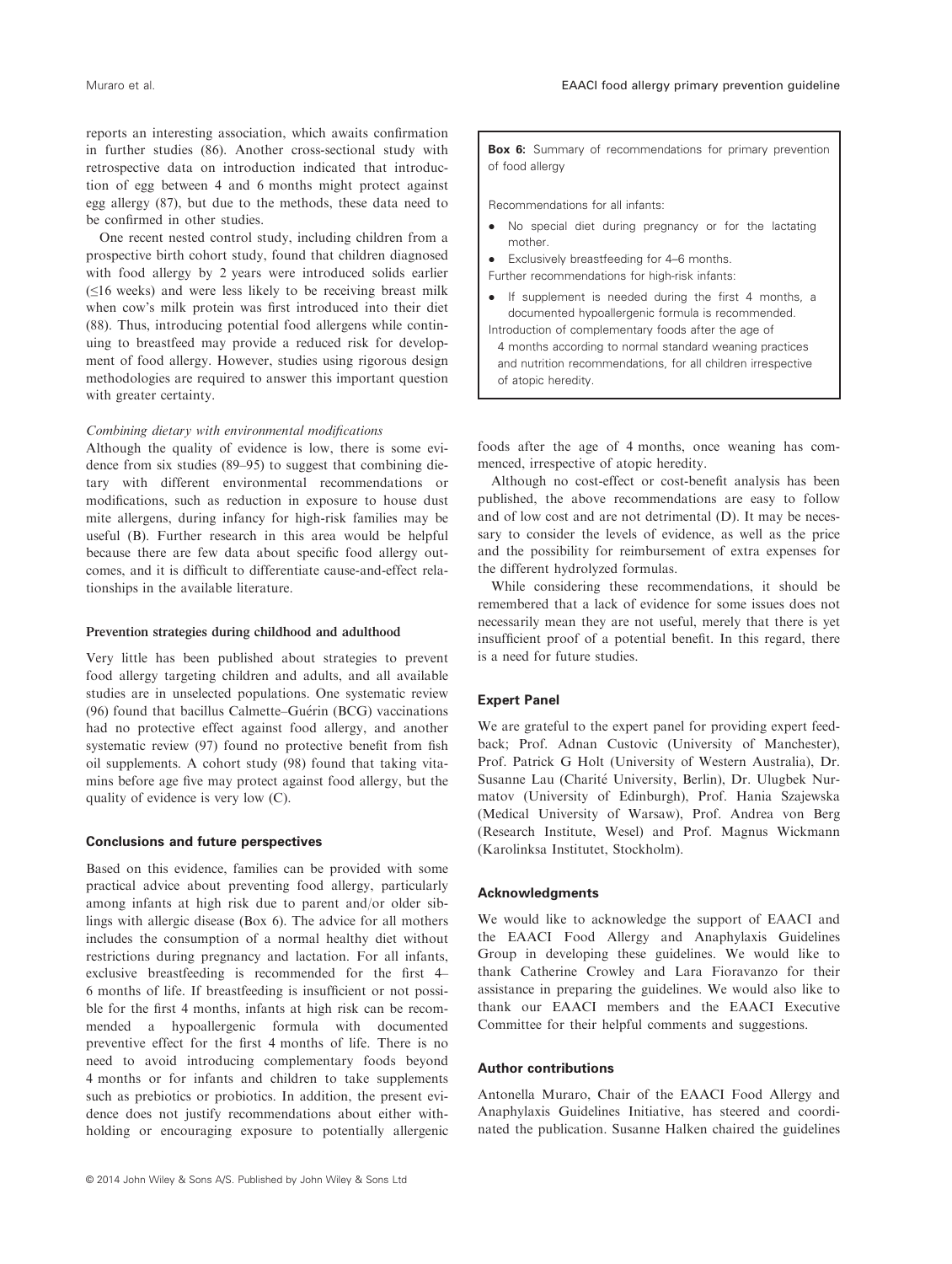group with support from Arne Høst. Debra de Silva and Sukhmeet Panesar undertook the supporting systematic reviews under the supervision of Aziz Sheikh. All authors participated in the discussion of the systematic review, the evidence table, recommendations, gaps, and specific sections and approved the final version.

# Conflicts of interest

Susanne Halken has provided scientific advice for ALK-Abelló. Antonella Muraro has provided scientific advice for Meda. Tony DuBois has provided scientific advice for ALK-Abelló and received funding from ALK-Abelló to support his research activities. Philippe Eigenmann has provided scientific advice for Danone, Novartis, ALK-Abelló, DBV technologies and Stallergenes; he has received funding for research activities from LETI, Nestle, and ThermoFisher. Arne Høst has provided scientific advice for ALK-Abelló and Danone. Carina Venter has produced educational material for Danone, Mead Johnson, and Nestle and has received research funding from Thermofischer, Danone, and Mead Johnson. Debra de Silva, Sukhmeet Panesar, and Aziz Sheikh have received funding for coordinating guideline production and generating the systematic reviews from EAACI. Aziz Sheikh has provided scientific advice to ALK-Abello, Meda, Lincoln Medical, ThermoFisher, Pfizer, and Stallergenes; he is on the Anaphylaxis Campaign UK's Scientific Committee, World Allergy Organization's Anaphylaxis Special Committee, UK Resuscitation Council's Anaphylaxis

Committee, and the BSACI's Standard of Care Committee. Gideon Lack has no conflict of interests. Kirsten Beyer has received funding for research activities from the European Union, German Research Foundation, Berliner Sparkasse, BEA-Stiftung, Food Allergy and Anaphylaxis Network, Food Allergy Initiative, Danone, ThermoFisher, DST Diagnostics, Allergopharma and has received honoraria or consultation feed from Danone, MedaPharma, ALK-Abello, Novartis, Unilever, Allergopharma, MedUpDate, Thermo-Fisher, HAL. Graham Roberts and Hasan Arshad have provided scientific advice for Danone. Kate Grimshaw has provided scientific advice for Danone. Valerie Verhasselt has received research funding from Nestle. Liam O'Mahony is a scientific consultant to Alimentary Health Ltd and has received research funding from GSK. George du Toit has received lecture fees from Nutricia and indirectly from the many sponsors of the KCL Allergy Academy. Cesmi A Akdis has received research grants from Allergopharma, Stallergenes, Actellion, and Novartis. Besides, Cesmi A Akdis was President (2011–2013), Past President (2013–2015), and ExCom member in EAACI, which has received financial support from several relevant business entities.

### Supporting Information

Additional Supporting Information may be found in the online version of this article:

Table S1. Barriers and facilitators to implementation, audit criteria, and resource implications of recommendations.

#### References

- 1. de Silva D, Geromi M, Halken S, Host A, Panesar S, Muraro A et al. Primary prevention of food allergy in children and adults: systematic review. Allergy 2014;69: 581–589.
- 2. AGREE Collaboration. Development and validation of an international appraisal instrument for assessing the quality of clinical practice guidelines: the AGREE project. Qual Saf Health Care 2003;12:18–23.
- 3. Brouwers MC, Kho ME, Browman GP, Burgers JS, Cluzeau F, Feder G et al. AGREE II: advancing guideline development, reporting and evaluation in health care. Prev Med 2010;51:421–424.
- 4. de Silva D, Panesar SS, Thusu S, Rader T, Halken S, Muraro A et al. Preventing food allergy: protocol for a rapid systematic review. Clin Transl Allergy 2013;3:10.
- 5. Howick J, Chalmers I, Glasziou P, Greenhalgh T, Heneghan C, Liberati A et al. The 2011 Oxford CEBM Levels of Evidence (Introductory Document). Oxford Centre for Evidence-Based Medicine 2011. Online Source.
- 6. Venter C, Pereira B, Grundy J, Clayton CB, Arshad SH, Dean T. Prevalence of sensitization reported and objectively assessed food

hypersensitivity amongst six-year-old children: a population-based study. Pediatr Allergy Immunol 2006;17:356–363.

- 7. Kjaer HF, Eller E, Host A, Andersen KE, Bindslev-Jensen C. The prevalence of allergic diseases in an unselected group of 6 year-old children. The DARC birth cohort study. Pediatr Allergy Immunol 2008;19:737–745.
- 8. Kjaer HF, Eller E, Andersen KE, Host A, Bindslev-Jensen C. The association between early sensitization patterns and subsequent allergic disease. The DARC birth cohort study. Pediatr Allergy Immunol 2009;20:726– 734.
- 9. Matricardi PM, Bockelbrink A, Beyer K, Keil T, Niggemann B, Gruber C et al. Primary versus secondary immunoglobulin E sensitization to soy and wheat in the Multi-Centre Allergy Study cohort. Clin Exp Allergy 2008;38:493–500.
- 10. Matricardi PM, Bockelbrink A, Keil T, Gruber C, Niggemann B, Hamelmann E et al. Dynamic evolution of serum immunoglobulin E to airborne allergens throughout childhood: results from the Multi-Centre Allergy Study birth cohort. Clin Exp Allergy 2009;39:1551–1557.
- 11. Kramer MS, Kakuma R. Maternal dietary antigen avoidance during pregnancy or lactation, or both, for preventing or treating atopic disease in the child. Cochrane Database Syst Rev 2012;9: CD000133.
- 12. Lilja G, Dannaeus A, Foucard T, Graff-Lonnevig V, Johansson SG, Oman H. Effects of maternal diet during late pregnancy and lactation on the development of IgE and egg- and milk-specific IgE and IgG antibodies in infants. Clin Exp Allergy 1991;21:195–202.
- 13. Fälth-Magnusson K, Kjellman N-IM. Allergy prevention by maternal elimination diet during late pregnancy. J Allergy Clin Immunol 1992;89:709–713.
- 14. Palmer DJ, Sullivan T, Gold MS, Prescott SL, Heddle R, Gibson RA et al. Effect of n-3 long chain polyunsaturated fatty acid supplementation in pregnancy on infants' allergies in first year of life: randomised controlled trial. BMJ 2012;344:e184.
- 15. Denburg JA, Hatfield HM, Cyr MM, Hayes L, Holt PG, Sehmi R et al. Fish oil supplementation in pregnancy modifies neonatal progenitors at birth in infants at risk of atopy. Pediatr Res 2005;57:276–281.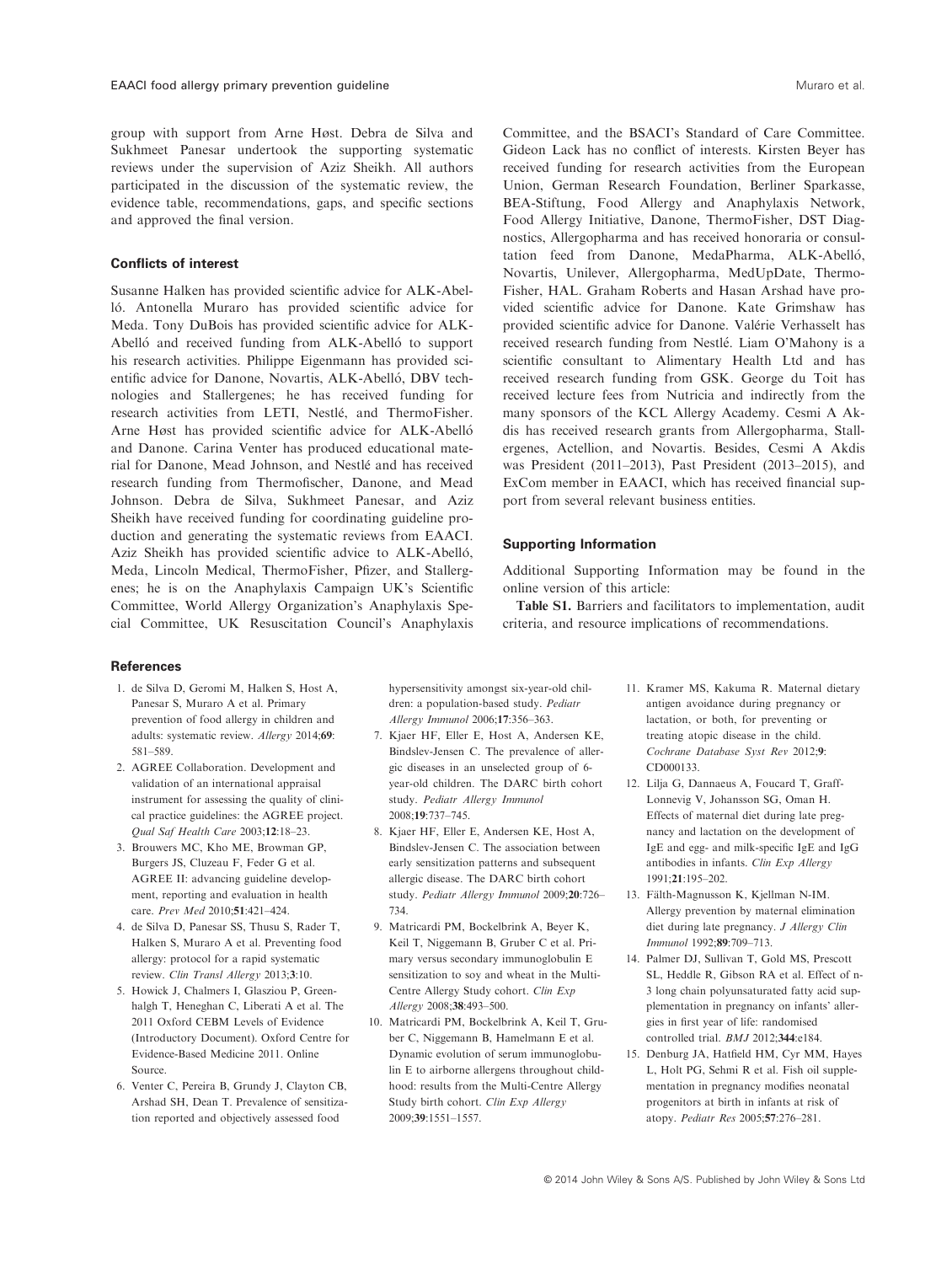- Muraro et al. EAACI food allergy primary prevention guideline
- 16. Dunstan JA, Mori TA, Barden A, Beilin LJ, Taylor AL, Holt PG et al. Fish oil supplementation in pregnancy modifies neonatal allergen-specific immune responses and clinical outcomes in infants at high risk of atopy: a randomized, controlled trial. J Allergy Clin Immunol 2003;112:1178–1184.
- 17. Huurre A, Laitinen K, Rautava S, Korkeamaki M, Isolauri E. Impact of maternal atopy and probiotic supplementation during pregnancy on infant sensitization: a doubleblind placebo-controlled study. Clin Exp Allergy 2008;38:1342–1348.
- 18. Sausenthaler S, Koletzko S, Schaaf B, Lehmann I, Borte M, Herbarth O et al. Maternal diet during pregnancy in relation to eczema and allergic sensitization in the offspring at 2 y of age. Am J Clin Nutr 2007;85:530–537.
- 19. Lovegrove JA, Hampton SM, Morgan JB. The immunological and long-term atopic outcome of infants born to women following a milk-free diet during late pregnancy and lactation: a pilot study. Br J Nutr 1994;71:223–238.
- 20. Hattevig G, Kjellman B, Sigurs N, Bjorksten B, Kjellman NI. Effect of maternal avoidance of eggs, cow's milk and fish during lactation upon allergic manifestations in infants. Clin Exp Allergy 1989;19:27–32.
- 21. Kalliomaki M, Salminen S, Arvilommi H, Kero P, Koskinen P, Isolauri E. Probiotics in primary prevention of atopic disease: a randomised placebo-controlled trial. Lancet 2001;357:1076–1079.
- 22. Kalliomaki M, Salminen S, Poussa T, Arvilommi H, Isolauri E. Probiotics and prevention of atopic disease: 4-year follow-up of a randomised placebo-controlled trial. Lancet 2003;361:1869–1871.
- 23. Klemens CM, Berman DR, Mozurkewich EL. The effect of perinatal omega-3 fatty acid supplementation on inflammatory markers and allergic diseases: a systematic review. BJOG 2011;118:916–925.
- 24. Manley BJ, Makrides M, Collins CT, McPhee AJ, Gibson RA, Ryan P et al. High-dose docosahexaenoic acid supplementation of preterm infants: respiratory and allergy outcomes. Pediatrics 2011;128:e71– e77.
- 25. Furuhjelm C, Warstedt K, Fageras M, Falth-Magnusson K, Larsson J, Fredriksson M et al. Allergic disease in infants up to 2 years of age in relation to plasma omega-3 fatty acids and maternal fish oil supplementation in pregnancy and lactation. Pediatr Allergy Immunol 2011;22:505–514.
- 26. Yu G, Duchen K, Bjorksten B. Fatty acid composition in colostrum and mature milk from non-atopic and atopic mothers during the first 6 months of lactation. Acta Paediatr 1998;87:729–736.
- 27. Sjogren YM, Duchen K, Lindh F, Bjorksten B, Sverremark-Ekstrom E. Neutral oligosaccharides in colostrum in relation to maternal allergy and allergy development in children up to 18 months of age. Pediatr Allergy Immunol 2007;18:20–26.
- 28. Kunz C, Rudloff S. Potential anti-inflammatory and anti-infectious effects of human milk oligosaccharides. Adv Exp Med Biol 2008;606:455–465.
- 29. van Odijk J, Kull I, Borres MP, Brandtzaeg P, Edberg U, Hanson LA et al. Breastfeeding and allergic disease: a multidisciplinary review of the literature (1966–2001) on the mode of early feeding in infancy and its impact on later atopic manifestations. Allergy 2003;58:833–843.
- 30. Lucas A, Brooke OG, Morley R, Cole TJ, Bamford MF. Early diet of preterm infants and development of allergic or atopic disease: randomized prospective study. BMJ 1990;300:837–840.
- 31. Wetzig H, Schulz R, Diez U, Herbarth O, Viehweg B, Borte M. Associations between duration of breast-feeding, sensitization to hens' eggs and eczema infantum in one and two year old children at high risk of atopy. Int J Hyg Environ Health 2000;203:17–21.
- 32. Mihrshahi S, Ampon R, Webb K, Almqvist C, Kemp AS, Hector D et al. The association between infant feeding practices and subsequent atopy among children with a family history of asthma. Clin Exp Allergy 2007;37:671–679.
- 33. Kull I, Melen E, Alm J, Hallberg J, Svartengren M, van HM et al. Breast-feeding in relation to asthma, lung function, and sensitization in young schoolchildren. J Allergy Clin Immunol 2010;125:1013–1019.
- 34. Saarinen UM, Kajosaari M. Breastfeeding as prophylaxis against atopic disease: prospective follow-up study until 17 years old. Lancet 1995;346:1065–1069.
- 35. Matheson MC, Erbas B, Balasuriya A, Jenkins MA, Wharton CL, Tang ML et al. Breast-feeding and atopic disease: a cohort study from childhood to middle age. J Allergy Clin Immunol 2007;120:1051–1057.
- 36. Høst A, Husby S, Østerballe O. A prospective study of cow's milk allergy in exclusively breast-fed infants. Acta Paediatr Scand 1988;77:663–670.
- 37. Venter C, Pereira B, Voigt K, Grundy J, Clayton CB, Higgins B et al. Factors associated with maternal dietary intake, feeding and weaning practices, and the development of food hypersensitivity in the infant. Pediatr Allergy Immunol 2009;20:320–327.
- 38. Kramer MS, Matush L, Vanilovich I, Platt R, Bogdanovich N, Sevkovskaya Z et al. Effect of prolonged and exclusive breast feeding on risk of allergy and asthma: cluster randomised trial. BMJ 2007;335:815.
- 39. Kramer MS, Matush L, Bogdanovich N, Aboud F, Mazer B, Fombonne E et al. Health and development outcomes in 6.5 y-old children breastfed exclusively for 3 or 6 mo. Am J Clin Nutr 2009;90:1070– 1074.
- 40. Pesonen M, Kallio MJ, Ranki A, Siimes MA. Prolonged exclusive breastfeeding is associated with increased atopic dermatitis: a prospective follow-up study of unselected healthy newborns from birth to age 20 years. Clin Exp Allergy 2006;36:1011–1018.
- 41. Hays T, Wood RA. A systematic review of the role of hydrolyzed infant formulas in allergy prevention. Arch Pediatr Adolesc Med 2005;159:810–816.
- 42. Halken S, Hansen Skamstrup K, Jacobsen HP, Estmann A, Engberg Fælling A, Hansen LG et al. Comparison of a partially hydrolyzed infant formula with two extensively hydrolyzed formulas for allergy prevention: a prospective, randomized study. Pediatr Allergy Immunol 2000;11:149–161.
- 43. Halken S, Høst A, Hansen LG, Østerballe O. Preventive effect of feeding high-risk infants a casein hydrolysate formula or an ultrafiltrated whey hydrolysate formula. A prospective, randomized, comparative clinical study. Pediatr Allergy Immunol 1993;4:173–181.
- 44. Oldæus G, Anjou K, Björksten B, Moran JR, Kjellman N-IM. Extensively and partially hydrolysed infant formulas for allergy prophylaxis. Arch Dis Child 1997;77:4–10.
- 45. Von Berg A, Filipiak-Pittroff B, Kramer U, Link E, Bollrath C, Brockow I et al. Preventive effect of hydrolyzed infant formulas persists until age 6 years: long-term results from the German Infant Nutritional Intervention Study (GINI). J Allergy Clin Immunol 2008;121:1442–1447.
- 46. Von Berg A, Koletzko S, Grubl A, Filipiak-Pittroff B, Wichmann HE, Bauer CP, Forsythe AB, O'Connor RD, Hamburger RN et al. The effect of hydrolyzed cow's milk formula for allergy prevention in the first year of life: the German Infant Nutritional Intervention Study, a randomized doubleblind trial. J Allergy Clin Immunol 2003;111:533–540.
- 47. Zeiger RS, Heller S, Mellon MH, Forsythe AB, O'Connor RD, Hamburger RN et al. Effect of combined maternal and infant food-allergen avoidance on development of atopy in early infancy: a randomized study. J Allergy Clin Immunol 1989;84:72–89.
- 48. Zeiger RS, Heller S, Sampson HA. Genetic and environmental factors affecting the development of atopy through age 4 in children of atopic parents: a prospective randomized controlled study of food allergen avoidance. Pediatr Allergy Immunol 1992;3:110–127.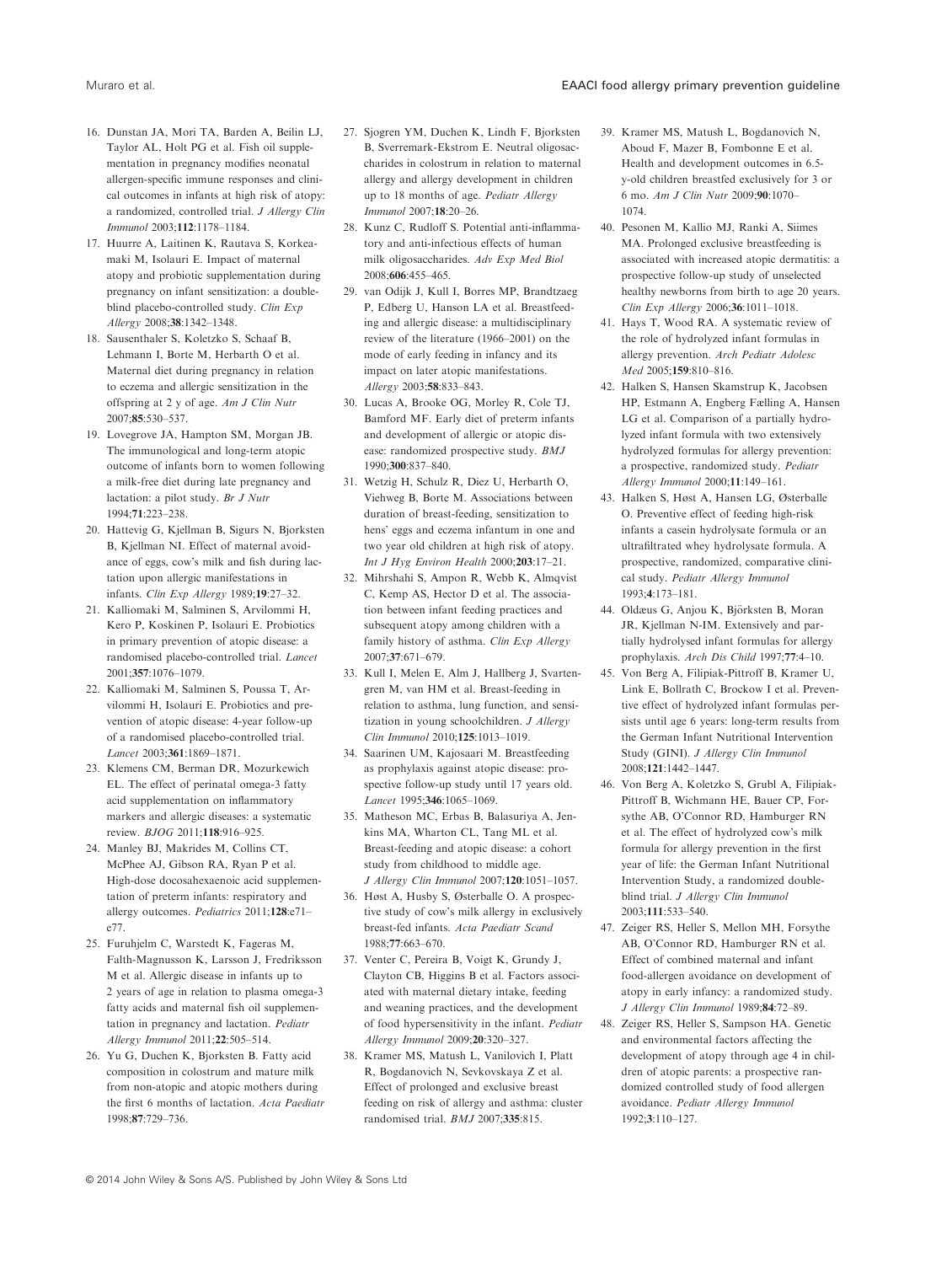- 49. Zeiger RS, Heller RS. The development and prediction of atopy in high-risk children: follow-up at age seven years in a prospective randomized study of combined maternal and infant food allergen avoidance. J Allergy Clin Immunol 1995;95:1179-1190.
- 50. Odelram H, Vanto T, Jacobsen L, Kjellman N-IM. Whey hydrolysate compared with cow's milk based formula for weaning at about 6 months of age in high allergy-risk infants: effects on atopic disease and sensitization. Allergy 1996;51:192–195.
- 51. Mallet E, Henocq A. Long-term prevention of allergic diseases by using protein hydrolysate formula in at-risk infants. J Pediatr 1992;121:S95–S100.
- 52. Osborn DA, Sinn J. Formulas containing hydrolysed protein for prevention of allergy and food intolerance in infants. Cochrane Database Syst Rev 2006;4:CD003664.
- 53. Szajewska H, Horvath A. Meta-analysis of the evidence for a partially hydrolyzed 100% whey formula for the prevention of allergic diseases. Curr Med Res Opin 2010;26:423– 437.
- 54. Vandenplas Y, Hauser B, Van den Borre C, Clybouw C, Mahler T, Hachimi-Idrissi S et al. The long-term effect of a partial whey hydrolysate formula on the prophylaxis of atopic disease. Eur J Pediatr 1995;154:488– 494.
- 55. Chirico G, Gasparoni A, Ciardelli L, De AM, Colombo A, Rondini G. Immunogenicity and antigenicity of a partially hydrolyzed cow's milk infant formula. Allergy 1997;52:82–88.
- 56. D'Agata A, Betta P, Sciacca P, Morano C, Pratico G, Curreri R et al. Role of dietary prevention in newborns at risk for atopy. Results of a follow-up study. Pediatr Med Chir 1996;18:469–472.
- 57. Lowe AJ, Hosking CS, Bennett CM, Allen KJ, Axelrad C, Carlin JB et al. Effect of a partially hydrolyzed whey infant formula at weaning on risk of allergic disease in highrisk children: a randomized controlled trial. J Allergy Clin Immunol 2011;128:360–365.
- 58. de SL, Siani P, Cirillo G, Di GM, Cimaduomo L, Coletta S. The prevention of allergic diseases with a hypoallergenic formula: a follow-up at 24 months. The preliminary results. Pediatr Med Chir 1994;16:251–254.
- 59. Muraro A, Dreborg S, Halken S, Host A, Niggemann B, Aalberse R et al. Dietary prevention of allergic diseases in infants and small children. Part I: immunologic background and criteria for hypoallergenicity. Pediatr Allergy Immunol 2004;15:103– 111.
- 60. Muraro A, Dreborg S, Halken S, Host A, Niggemann B, Aalberse R et al. Dietary pre-

vention of allergic diseases in infants and small children. Part III: critical review of published peer-reviewed observational and interventional studies and final recommendations. Pediatr Allergy Immunol 2004;15:291– 307.

- 61. Osborn DA, Sinn J. Soy formula for prevention of allergy and food intolerance in infants. Cochrane Database Syst Rev 2006;4: CD003741.
- 62. Kjellman NI, Johansson SG. Soy versus cow's milk in infants with a biparental history of atopic disease: development of atopic disease and immunoglobulins from birth to 4 years of age. Clin Allergy 1979;9:347–358.
- 63. Morisset M, Aubert-Jacquin C, Soulaines P, Moneret-Vautrin DA, Dupont C. A nonhydrolyzed, fermented milk formula reduces digestive and respiratory events in infants at high risk of allergy. Eur J Clin Nutr 2011;65:175–183.
- 64. Kukkonen AK, Savilahti EM, Haahtela T, Savilahti E, Kuitunen M. Ovalbumin-specific immunoglobulins A and G levels at age 2 years are associated with the occurrence of atopic disorders. Clin Exp Allergy 2011;41:1414–1421.
- 65. Kuitunen M, Kukkonen K, Juntunen-Backman K, Korpela R, Poussa T, Tuure T et al. Probiotics prevent IgE-associated allergy until age 5 years in cesarean-delivered children but not in the total cohort.  $I$  Allergy Clin Immunol 2009;123:335–341.
- 66. Marschan E, Kuitunen M, Kukkonen K, Poussa T, Sarnesto A, Haahtela T et al. Probiotics in infancy induce protective immune profiles that are characteristic for chronic low-grade inflammation. Clin Exp Allergy 2008;38:611–618.
- 67. Osborn DA, Sinn JK. Prebiotics in infants for prevention of allergy. Cochrane Database Syst Rev 2013;3:CD006474.
- 68. Gruber C, van SM, Mosca F, Moro G, Chirico G, Braegger CP et al. Reduced occurrence of early atopic dermatitis because of immunoactive prebiotics among low-atopyrisk infants. J Allergy Clin Immunol 2010;126:791–797.
- 69. Osborn DA, Sinn JK. Probiotics in infants for prevention of allergic disease and food hypersensitivity. Cochrane Database Syst Rev 2007;4:CD006475.
- 70. Tang LJ, Chen J, Shen Y. Meta-analysis of probiotics preventing allergic diseases in infants. Zhonghua Er Ke Za Zhi 2012;50:504–509.
- 71. Prescott SL, Wiltschut J, Taylor A, Westcott L, Jung W, Currie H et al. Early markers of allergic disease in a primary prevention study using probiotics: 2.5-year follow-up phase. Allergy 2008;63:1481–1490.
- 72. Zachariassen G, Faerk J, Esberg BH, Fenger-Gron J, Mortensen S, Christesen HT

et al. Allergic diseases among very preterm infants according to nutrition after hospital discharge. Pediatr Allergy Immunol  $2011:22:515-520$ .

- 73. Kull I, Bergstrom A, Melen E, Lilja G, van HM, Pershagen G et al. Early-life supplementation of vitamins A and D, in watersoluble form or in peanut oil, and allergic diseases during childhood. J Allergy Clin Immunol 2006;118:1299–1304.
- 74. Kajosaari M. Atopy prevention in childhood: the role of diet. Prospective 5-year follow-up of high-risk infants with six months exclusive breastfeeding and solid food elimination. Pediatr Allergy Immunol 1994;5:26–28.
- 75. Poysa L, Korppi M, Remes K, Juntunen-Backman K. Atopy in childhood and diet in infancy. A nine-year follow-up study. I. Clinical manifestations. Allergy Proc 1991;12:107–111.
- 76. Tarini BA, Carroll AE, Sox CM, Christakis DA. Systematic review of the relationship between early introduction of solid foods to infants and the development of allergic disease. Arch Pediatr Adolesc Med 2006;160:502–507.
- 77. Sausenthaler S, Heinrich J, Koletzko S. Early diet and the risk of allergy: what can we learn from the prospective birth cohort studies GINIplus and LISAplus? Am J Clin Nutr 2011;94:2012S–2017S.
- 78. Schoetzau A, Filipiak-Pittroff B, Franke K, Koletzko S, Von Berg A, Gruebl A et al. Effect of exclusive breast-feeding and early solid food avoidance on the incidence of atopic dermatitis in high-risk infants at 1 year of age. Pediatr Allergy Immunol 2002;13:234–242.
- 79. Joseph CL, Ownby DR, Havstad SL, Woodcroft KJ, Wegienka G, MacKechnie H et al. Early complementary feeding and risk of food sensitization in a birth cohort. J Allergy Clin Immunol 2011;127:1203–1210.
- 80. de Jong MH, Scharp-Van Der Linden VT, Aalberse R, Heymans HS, Brunekreef B. The effect of brief neonatal exposure to cows' milk on atopic symptoms up to age 5. Arch Dis Child 2002;86:365–369.
- 81. de Jong MH, Scharp-van der Linden VTM, Aalberse RC, Oosting J, Tijssen JGP, de Groot CJ. Randomised controlled trial of brief neonatal exposure to cow's milk on the development of atopy. Arch Dis Child 1998;79:126–130.
- 82. Lindfors ATB, Danielsson L, Enocksson E, Johansson SGO, Westin S. Allergic symptoms up to 4-6 years in children given cow milk neonatally. A prospective study. Allergy 1992;47:207–211.
- 83. Saarinen KM, Juntunen-Backman K, Järvenpää A-L, Kultunen P, Lope L, Renlund M et al. Supplementary feeding in maternity hospitals and the risk of cow's